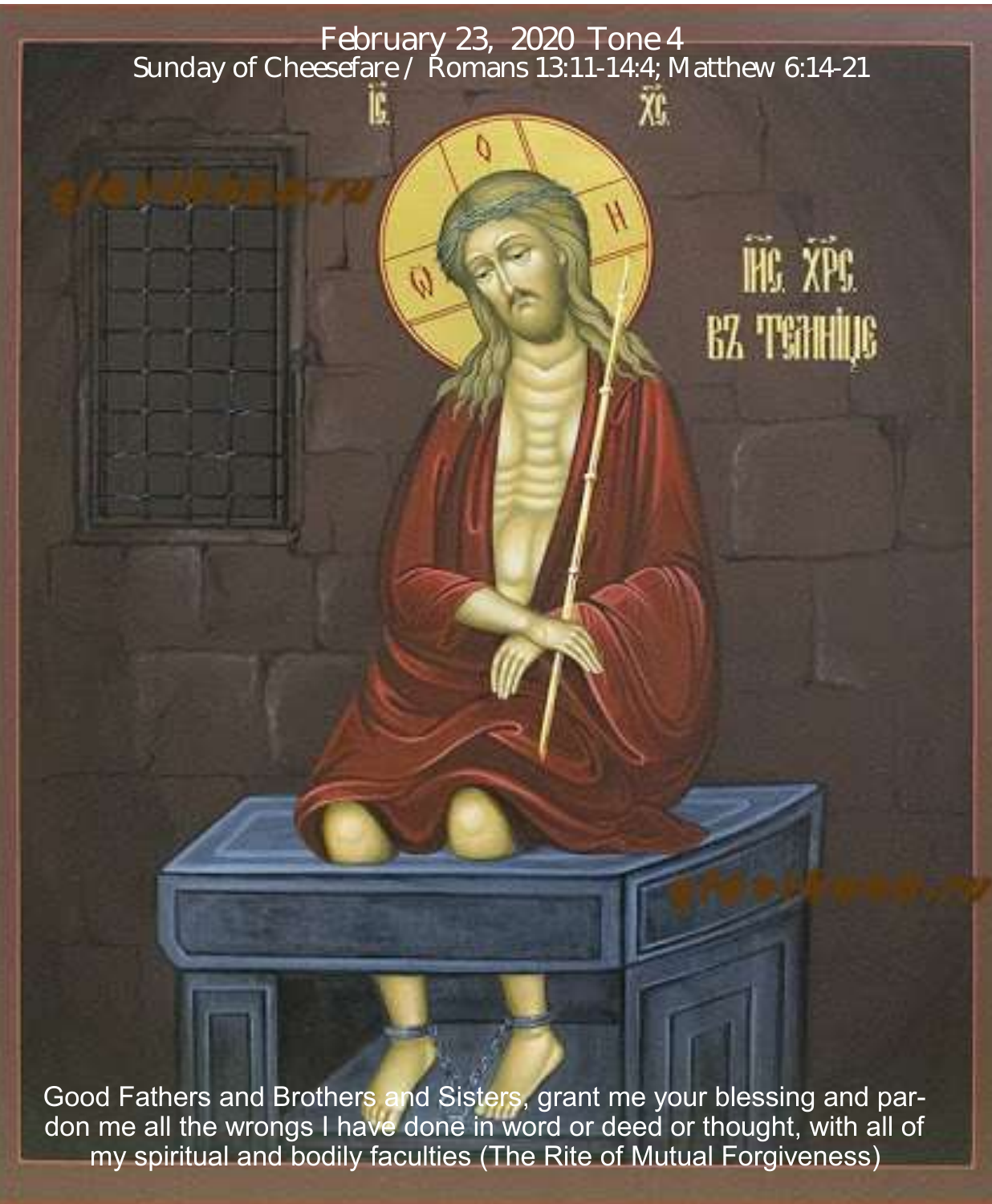

**Holy Protection of Mary Byzantine Catholic Eparchy of Phoenix Bishop: His Grace John Pazak C.Ss.R**

**Our Lady of Perpetual Help Byzantine Catholic Church 1837 Alvarado Dr. NE, Albuquerque, NM 87110 Parish office: (505) 256-1539**



**Father Artur Bubnevych, Pastor Rectory (505) 268-2877 abbaolph@gmail.com** 

**Father Christopher Zugger pastor emeritus (505) 256-1787 Frchris.zugger@gmail.com www.frchriszugger.com** 

**Father Tyler Strand in residence (516) 661-0883 tylerastrand@yahoo.co.uk**

#### **OFFICE HOURS:**

Monday—Friday 10:00 am—4:00 pm Thursday OFF

**THEOSIS:** 2nd & 4th Thursday Pot Luck Dinner 6:00 pm Bible Study 6:45 pm

**Eastern Christian Formation Program**: All grades meet every Sunday after Liturgy for 45 minutes (September through May)

#### **Advisory Board**

Fr. Chris Zugger, Dan Riley, Rafael Plut, Jeff Brewer, Michael Grega, Alicia Wells

**Finance Council**  Matthew Blain, Maria Alden

#### **Confession (Mystery of Reconciliation**):

9:15—10:00 am on Sundays, before or after weekday Liturgies, or by appointment with Father

**Mysteries of Baptism/Chrismation/Eucharist**:

Must be arranged three months in advance. (Pre-Jordan requirement) **Mystery of Crowning:** 

Must be arranged six months in advance (Pre-Cana requirement)

**Sick and Shut-Ins:** It is the family's responsibility to notify the parish office when a parishioner is in the hospital or confined to home because of sickness or old age. Father will bring the confined person the Holy Mysteries on a regular basis. It is recommended that one receive the Anointing of the Sick before any major surgery. Please don't let the priest be last to know that someone is ill!

### **OLPH Prayer Warriors**

Sunday 9:30 am in the conference room. Send your prayer requests to Patricia at pocb@unm.edu

March 1, Apple(s) March 8, Climbing **Mountains** March 15, Lamb March 22, Righteousness March 29 Pomegranate(s)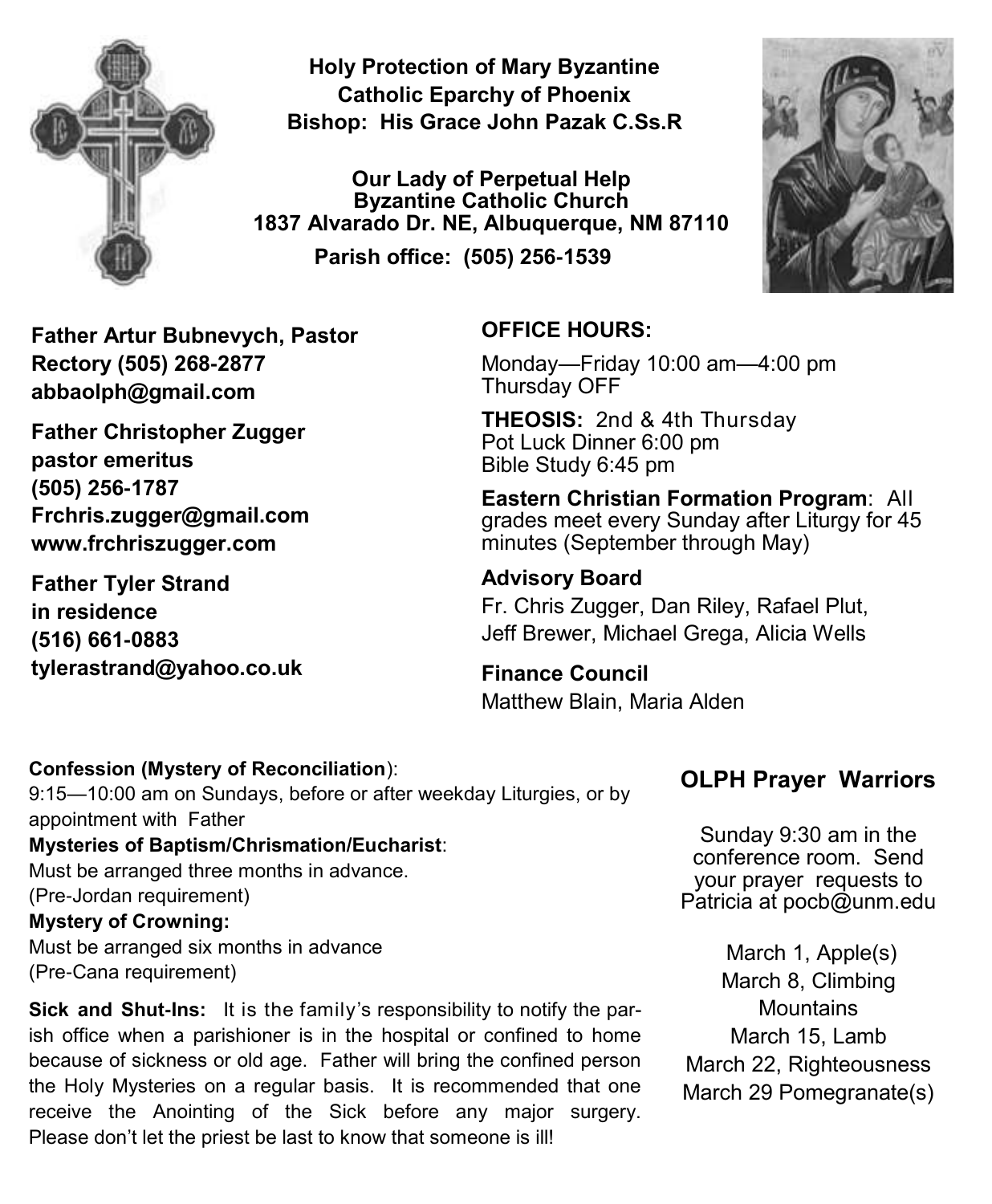Welcome to our Church! If you are looking for a spiritual home, contact Father Artur/ Fr Chris or the office staff for more information. God bless you!

| Today<br><b>ECF Classes</b>                                                                 |  | 8:30 am Rosary<br>9:00 am Matins & Confessions<br>10:00 am Divine Liturgy for Parish Family, Benefactors and Friends<br>Fr. Chris: Bucalo Family<br>Eternal Lamp: Intention of Bryan & Cielo Doherty |  |  |
|---------------------------------------------------------------------------------------------|--|------------------------------------------------------------------------------------------------------------------------------------------------------------------------------------------------------|--|--|
| <b>February 24</b><br>Monday                                                                |  | First Day of the Great Fast / Genesis 1:1-13; Proverbs 1:1-20                                                                                                                                        |  |  |
| Day of Strict<br><b>Abstinence</b>                                                          |  | 6:00 pm Presanctified Liturgy with Anointing<br>Health and salvation of Fr. Stephen Kasmus                                                                                                           |  |  |
| <b>February 25</b><br>Tuesday                                                               |  | Tarasius Patriarch / Genesis 1:14-23; Proverbs 1:20-33                                                                                                                                               |  |  |
|                                                                                             |  | 10:00 am Jesus Prayer with Spiritual Reading<br>6:30 pm CAFE at UNM / Church ands Communism by Fr Chris                                                                                              |  |  |
| <b>February 26</b><br>Wednesday                                                             |  | Porphry of Gaza Bishop / Genesis 1:24-2:3; Proverbs 2:1-21                                                                                                                                           |  |  |
|                                                                                             |  | 5:30 pm OLPH Devotions<br>6:00 pm Liturgy of Presanctified Gifts / +Mary Marlene Santo                                                                                                               |  |  |
| <b>February 27</b><br><b>Thursday</b>                                                       |  | Procopius Venerable-Confessor / Genesis 2:4-19; Proverbs 3:1-18                                                                                                                                      |  |  |
|                                                                                             |  | 6:00 pm pot-luck dinner<br>6:45 pm THEOSIS Bible Study                                                                                                                                               |  |  |
| <b>February 28</b><br><b>Friday</b>                                                         |  | Basil Venerable-Confessor / Genesis 2:20-3:20; Proverbs 3:19-34                                                                                                                                      |  |  |
|                                                                                             |  | 9:00 am 40 Days for Life our parish is scheduled to prayer and witness in front of<br>Abortion Clinic on San Mateo<br>6:00 pm Liturgy of Presanctified Gifts / +Fr. Francis Vivona                   |  |  |
| <b>February 29</b><br><b>Saturday</b>                                                       |  | <b>Commemoration of the Miracle of the Great-Martyr Theodore</b><br>Hebrews 1:1-12; Mark 2:23-3:5                                                                                                    |  |  |
|                                                                                             |  | 9:00 am Pysanky Workshop                                                                                                                                                                             |  |  |
| March 1<br><b>Sunday</b>                                                                    |  | 1st Sunday of the Great Fast / Sunday of Orthodoxy<br>Hebrews 11:24-26.32-12:2; John 1:43-51                                                                                                         |  |  |
| <b>ECF Classes</b><br><b>Collection for</b><br><b>Friars</b><br>$4:00$ pm<br><b>Vespers</b> |  | 4:00 pm Great Vespers<br>5:00 pm Divine Liturgy / Mysteries of Christian initiation for Antonia Macik /<br>God's Blessing on Teresa & Greg Zanetti by Mary Alice Cooper                              |  |  |
|                                                                                             |  | 8:30 am Rosary<br>9:00 am Matins & Confessions<br>10:00 am Divine Liturgy for Parish Family, Benefactors and Friends<br>Procession with Icons / Blessing of Icons<br>Fr. Chris: +AlanStrand          |  |  |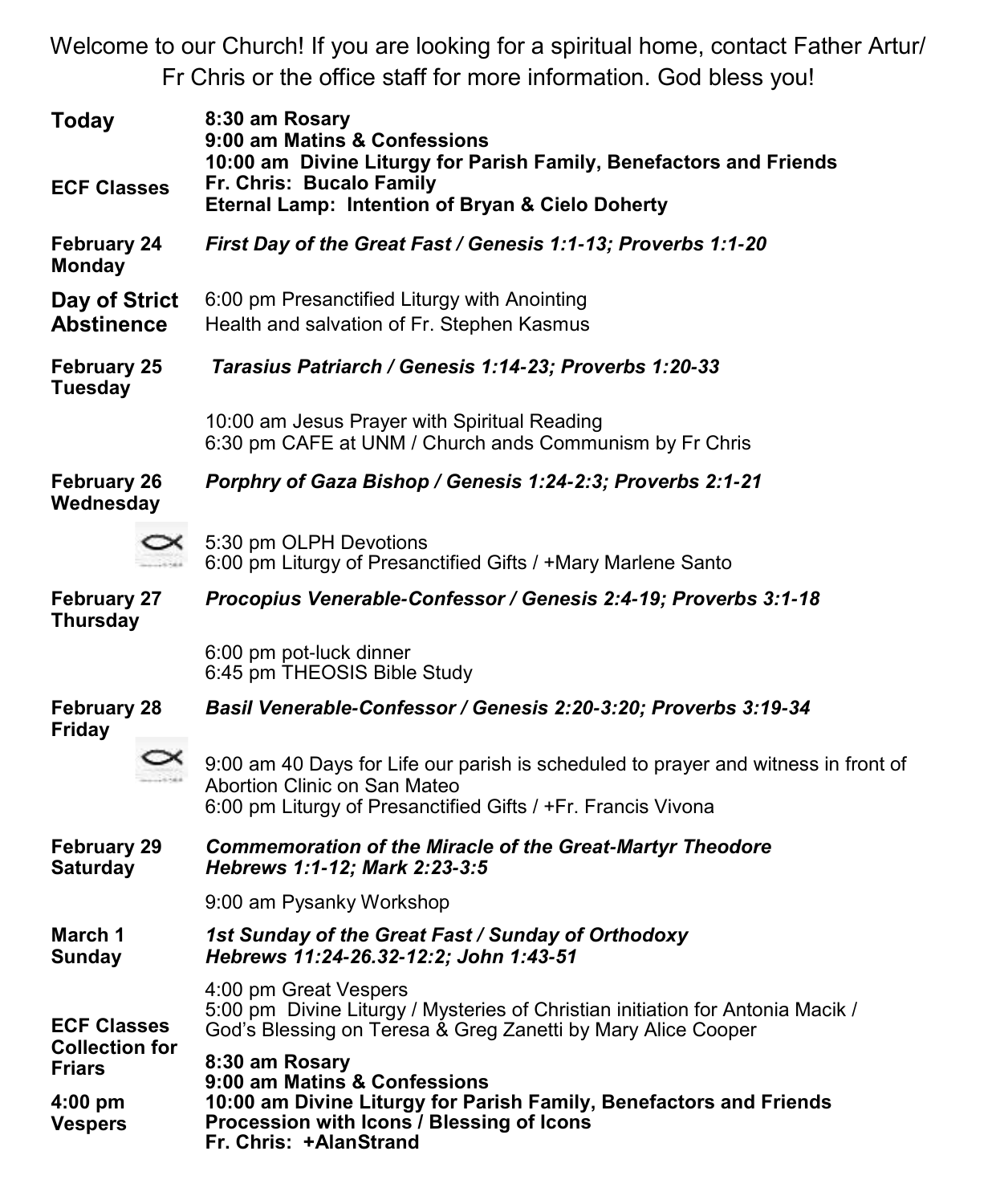## **Remember Those Who Request Our Prayers:**

Physician and Help of Those in sickness, Redeemer and Savior of the infirm; O Master and Lord of all, grant healing to your servants. Be clement, show mercy to those who have sinned much, and deliver them, O Christ, from their Iniquities, that they may glorify Your might divine.

Sharif Rabadi Jenny Ford Priscilla Hughes Steve Jakymiw Marilyn Fore Sven & Barbara Svensson Laurie Bienz Brent Dodson-**Sands** Dorothy Curl

Fr. Julian Gnall Abraham Haddad Phillip Fall Olga Bodnar Marianne Gerace Christopher Paula Amrein Lori Medina Michael Baron Fr. Stephen Casmus Fr Frank Knusel

Paola Terlaza Ruth Sousa Linda Granci Kris Nelson Vicki Frank Barlow Tracy McTernan Scott Fafrak Jordan Smith Rebekah Lyons

Prayers in honor of and to the Blessed Virgin are a powerful weapon against sin, and for healing. If you recite the Rosary at home, please offer these intentions, and join us on Sunday at 8:30 am. Those who recite the Akathist to the Mother of God or the Rosary receive a partial indulgence when they do so in private, plenary indulgence when they do so as a group.

#### **Intentions of the Rosary**

1st Decade: Help for persecuted Catholics, especially in communist and Islamic states

2nd Decade: Spiritual and physical growth of our parish and the Byzantine Catholic Church

3rd Decade: Increase in vocations to priesthood, diaconate, and consecrated life to serve the Byzantine Catholic Church

4th Decade: Repose of the souls who have no one praying for them

5th Decade: Healing of the sick in body, mind and soul

#### **Holy Father's Intentions for February Listen to the Migrants' Cries**

We pray that the cries of our migrant brothers and sisters, victims of criminal trafficking, may be heard and considered.



Vocation Icon Today: Martinez Family Next Sunday: Dodson-Sands Family

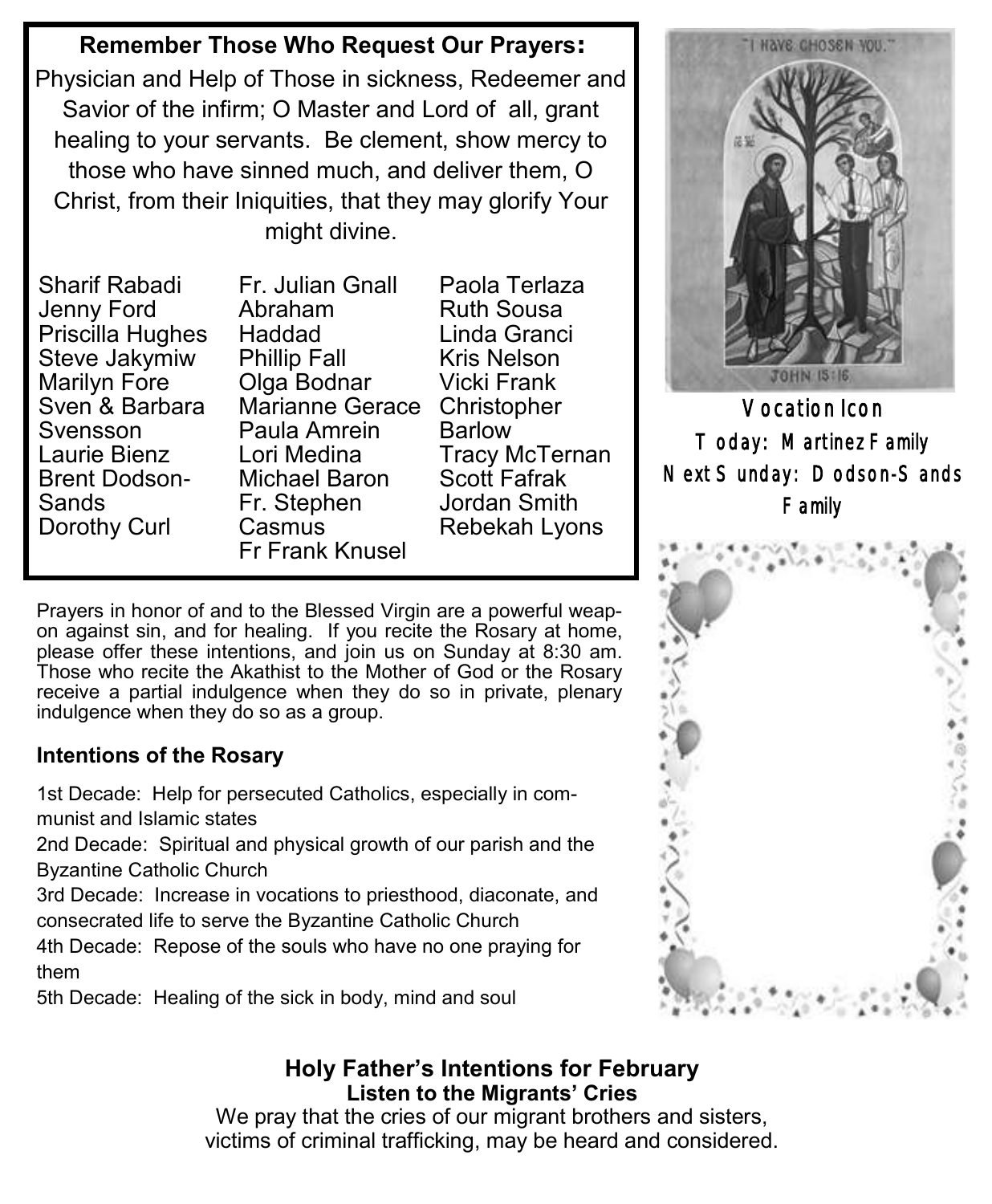**BISHOP'S APPEAL 2020** you will be getting in the mail from Bishop's Office your 2020 Eparchial Appeal brochure, Pledge / Payment form and a Postal-Paid Return Envelope. **Our parish GOAL \$23,769.46. Kindly give what you can to help our Eparchy and our Church. Thank you!**

## May the Lord Bless your kindness and generosity to His House!

| <b>March 1, 2020</b>   |                                                                                                                             |  |  |  |
|------------------------|-----------------------------------------------------------------------------------------------------------------------------|--|--|--|
| Cantor                 | Evie Jilek                                                                                                                  |  |  |  |
| Reader                 | Miles Gloetzner                                                                                                             |  |  |  |
| Trojca                 | Lucy Brewer                                                                                                                 |  |  |  |
| Greeter                | Dorothy Curl                                                                                                                |  |  |  |
| Usher                  | Dan Riley<br>Jeff Brewer                                                                                                    |  |  |  |
| Counter                | Rafael Plut<br>Dorothy Curl                                                                                                 |  |  |  |
| Host                   | Open                                                                                                                        |  |  |  |
| <b>Church Cleaners</b> | Tom Plut<br>Michael Paul<br>Mary Blain                                                                                      |  |  |  |
| Altar Servers:         | Michael Grega<br>Daniel Fogg<br><b>Colin Herring</b><br>Jeremiah Jilek<br>Elijah Jilek<br>Caden Dodson-Sands<br>Lucas Riley |  |  |  |

on daily basis with new helpful resources! Everyone now can use OLPH parish account to log in. This is what you need to do: **1.** Go to Formed.org, click sign in and then click "I belong to parish" **2.** Enter zip code 87110 **3.** Find among the parishes OLPH Byzantine **4.** Put your name and email (you will get a link in your email to directly log in) Enjoy the content! **For those who already have an account with** Formed.org When you log into your account click **"Parish Care Support" at the left bottom corner** On the opened link you will see this number: 1-844-367-6331 Call and transfer your account to the Parish Say: " I am a member of Our Lady of Perpetual Help Byzantine Catholic Parish in Albuquerque 1837 Alvarado Drive NE, NM 87110 and I want to transfer my account." In this way you do not need to pay for your personal subscription. Parish got you covered. Also, you are most welcome and encouraged to share parish subscription with your friends, neighbors, coworkers or just anyone who would benefit. This site is a mighty tool of Evangelization and FORMED.org encourage us to share the good news! Thank you

**Parish account with Formed.org. This site offers amazing opportunity to enrich our FAITH!** You will find thousands of books, audio talks, movies, documentaries, studies and much more. The content of website is updated

## **Barbara's Hall Report**

Thanks to Ashley Garcia for bringing in a big roaster full of rice and veggies. Yum! Plus lots of delicious salad and bread. Thanks Ashley. The Riley's brought a yummy chocolate cake to celebrate Nicky's 5th birthday Happy Birthday, Little Guy!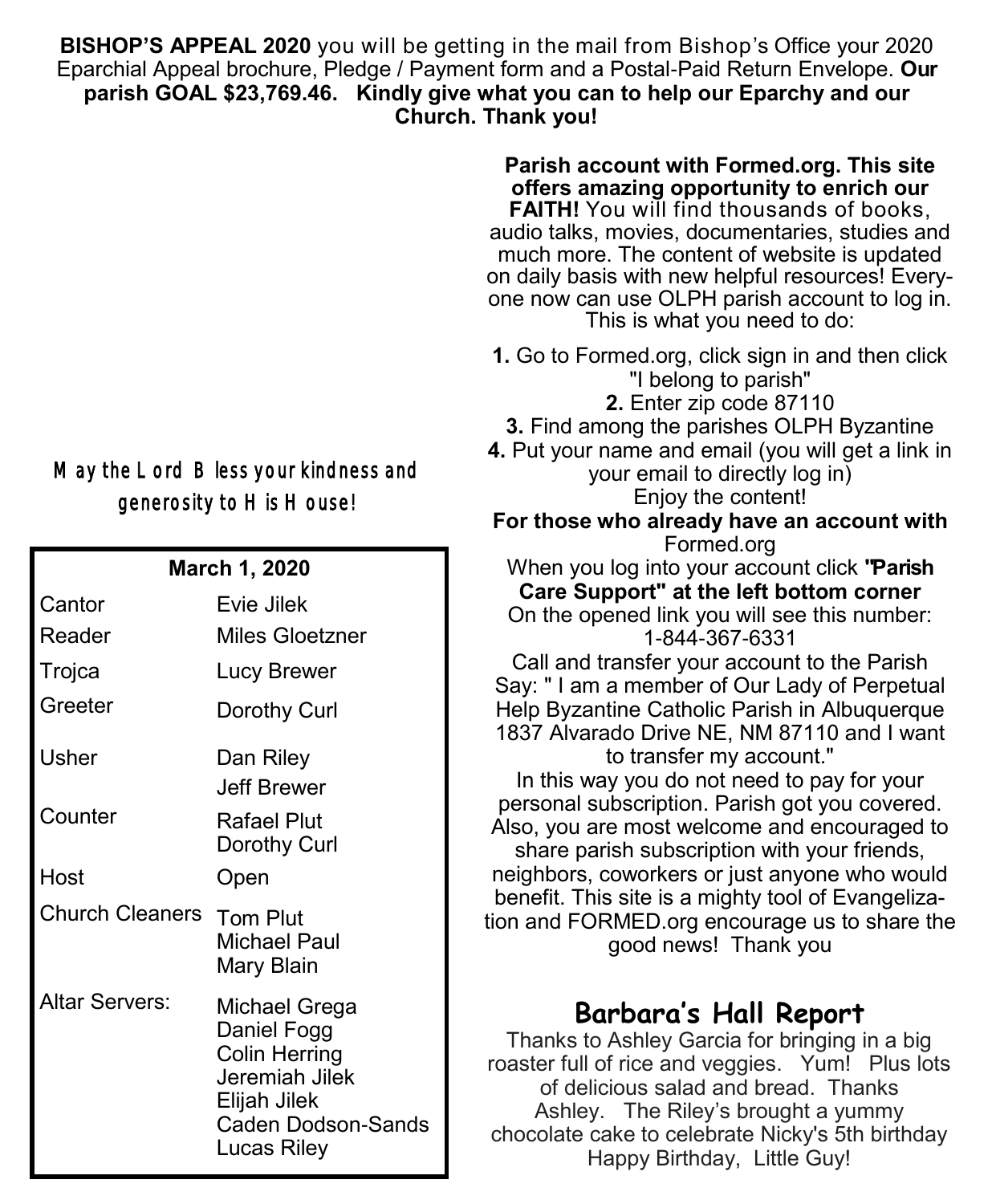|                       | Coming Events-Mark Your Calendars Now                                                                     | <b>Cantor Corner</b><br>Propers for 3/1/20<br><b>First Sunday of Great Fast</b><br><b>Sunday of Orthodoxy</b><br>Tone 5                                     |
|-----------------------|-----------------------------------------------------------------------------------------------------------|-------------------------------------------------------------------------------------------------------------------------------------------------------------|
| Saturday<br>March 7   | 9:00 am 2nd All Souls Saturday                                                                            |                                                                                                                                                             |
| Thursday<br>March 12  | 9:00 am Nutroll baking                                                                                    | Troparion (Tone 5) - DL 146<br><b>Troparion (Holy Icons) - DL</b>                                                                                           |
| Saturday<br>March 21  | 10:00 am Holubki making                                                                                   | 220<br>v. Glory<br>Kontakion(Holy Icons) - DL                                                                                                               |
| Wednesday<br>March 25 | <b>Annunciation of the Theotokos/Solemn</b><br>6:00 pm Vigil Liturgy of St John Chrysostom                | 220<br>v. Now $&$ Ever $$<br>Theotokoion- DL 406                                                                                                            |
| Thursday<br>March 26  | 7:00 pm Matins with Great Canon of St. An-<br>drew and Prostrations / Reading Life of St<br>Mary of Egypt | <b>Prokeimenon &amp; Alleluia - DL</b><br>221<br>Anaphora of St. Basil - DL 96<br>$-100$<br><b>Our Father- DL 70</b><br>Communion Hymn - DL 78 &<br>213 [A] |
| Sat May 2             | 10:00am-3 pm Annual Byzantine Bazaar                                                                      |                                                                                                                                                             |

**Next Sunday is The Triumph of Orthodoxy**, or True Belief, commemorating the restoration of icons to the churches of the Byzantine Empire after the defeat of the heresy of iconoclasm. There will be a procession with children from the ECF class holding icons brought from home. Please plan now which icon your children will bring to church!

**Father Chris coming talks: On Monday March 2**, Father Chris will participate in the Catholic Expo at UNM in the Student Union Building. At 12:30 pm, he will speak about the Eucharistic Miracles, ""Science, Christ's Heart, and the Miracles." The Expo will include relics of saints, church treasures, and a large display on the Eucharistic Miracles approved by the Church.

**On Wednesday, March 4**, Father Chris will present "Hitler's Pope? The Black Legend of Pope Pius XII" in which he will tackle the accusations that the pope did not help the Jews during the Holocaust. This will be at Annunciation parish hall, at 6:30 pm. This is a recurring attack on the Catholic Church and Pius XII, so come and find out the truth.

**Movie nights on Fridays of Great Fast!** Every Friday during the Great Fast we will be having a meatless potluck AND projector movie night in the hall after Presanctified Liturgy. Below is our tentative movie list for the 6 Fridays of Lent, all of which are family friendly except for 2 nights when 2 movies will be playing. Contact Miles if you have questions.

1) Clare and Francis (3 hours 18 minutes—first half)

2) Clare and Francis (next half)

3) What is Man for a Woman and Woman for a Man (13ish+) & The Messengers: The Birth of the Early Church (The Witness Trilogy for children)

4) Mother Teresa Life

5) Mother Teresa Legacy

6) The Island (13ish+) & War of the Vendee (children)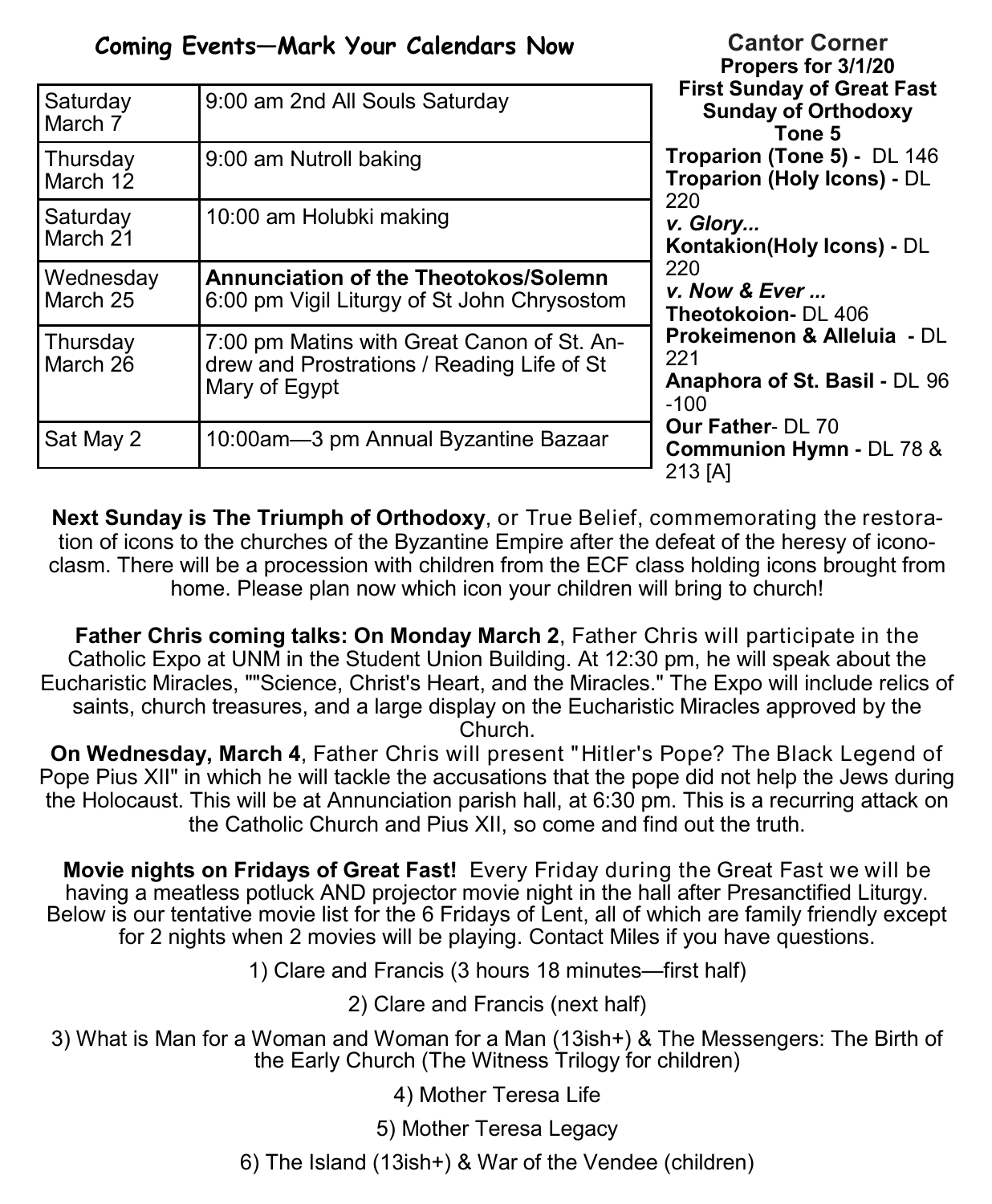# **Cheesefare Sunday – start line of the Great and Holy 40-day Fast**

The Divine Liturgy is not celebrated on weekdays of Great Lent, as it is considered a joyful service. Instead, Holy Communion is consecrated on Sunday and is reserved in the tabernacle for both Communion to the sick and for distribution at the Liturgy of the Presanctified Gifts. This evening service is characterized by "bright sadness": on the one hand, the music is especially solemn and the service itself marked with prostrations and penitential prayers, but on the other hand it is filled with beautiful prayers anticipating Holy Week and Easter. Please make an effort to attend the Lenten Services: the Liturgy of the Presanctified Gifts on Wednesday and Friday at 6 pm. On Friday night, we will meet for meatless pot-luck + movie-night in the parish hall.

#### **Rules of Abstinence and Fasting in the Eparchy of the Holy Protection of Mary of Phoenix: Abstinence**

The law of abstinence forbids the use of meat, but permits the use of eggs and diary products. Abstinence is to be observed on all Wednesdays and Fridays of the Great Fast. All the faithful of the Eparchy who receive Holy Communion are obliged to abstain.

#### **Strict abstinence**

The law of strict abstinence (fast) forbids the use of meat, eggs and diary products. Strict abstinence is to be observed on the First Day of the Great Fast, **Monday February 24** and **Good Friday April 10**. All Adult faithful - 18 years and older who receive Holy Communion are obliged to observe strict abstinence.

#### **Dispensations**

Pastors may, for just cause, grant to individual families dispensations or commutations of abstinence and strict abstinence into other pious practices.

*Fasting*, the abstinence from all food and drink, is observed prior to receiving the Eucharist and on every weekday (Monday through Friday) during the Great Fast, usually until noon.

*Abstinence* is the avoidance of specific foods. During the Great Fast abstinence from "meat" (i.e. all animal products, including poultry, fish, eggs, dairy) as well as wine and, in some traditions, oil is practiced daily for the forty days in most Eastern Churches. This is also the root of the Western practice of "giving up something for Lent."

**The Fast is a time for simplifying our physical life**, but should it be seen as a time of "giving-up"? The Prodigal did not feel that he was giving something up when he set out for his father because he saw the reality of the life he was living. If we see fasting as "giving-up," we may have forgotten the first lesson we learned in Sunday school: that the real aim of our life is communion with God.

As long as there has been a Great Fast there have been voices warning against misusing the experience. When we simply equate food fasting as the purpose of the season, St John Chrysostom tells us, we belittle the very season we seek to observe: "Let the mouth fast from disgraceful and abusive words, because, what gain is there when, on the one hand we avoid eating chicken and fish and, on the other, we chew-up and consume our brothers?